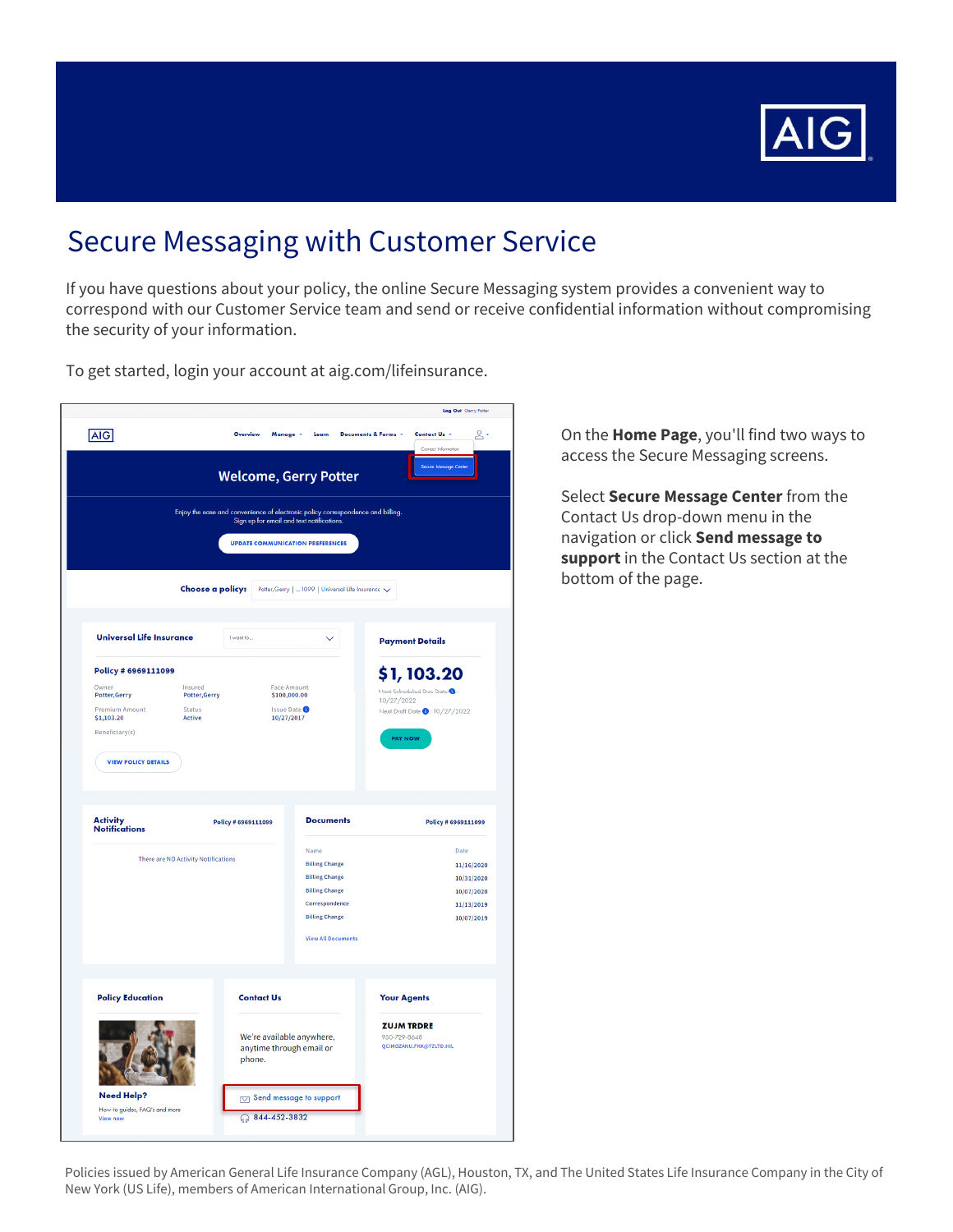| <b>Secure Message Center</b> |        |                                               |                    |                |  |  |
|------------------------------|--------|-----------------------------------------------|--------------------|----------------|--|--|
|                              |        | Use this message center for policy inquiries. |                    |                |  |  |
|                              |        |                                               |                    |                |  |  |
| <b>Messages</b>              |        |                                               |                    | <b>COMPOSE</b> |  |  |
| Subject                      | Policy | <b>Initial Request</b>                        | <b>Last Update</b> | <b>Status</b>  |  |  |
| No records found.            |        |                                               |                    |                |  |  |

| Choose a policy:<br>Potter, Gerry    1099   Universal Life Insurance V<br><b>Compose a new message</b><br>Use this form to send a secure message. We are committed to providing quick, accurate answers to your<br>messages, within 1-3 business days.<br>Subject (Required. Max. 120 characters.)<br>Type your message here (Required)<br>4000 characters remaining<br><b>ADD ATTACHMENTS</b> |  |
|------------------------------------------------------------------------------------------------------------------------------------------------------------------------------------------------------------------------------------------------------------------------------------------------------------------------------------------------------------------------------------------------|--|
|                                                                                                                                                                                                                                                                                                                                                                                                |  |
|                                                                                                                                                                                                                                                                                                                                                                                                |  |
|                                                                                                                                                                                                                                                                                                                                                                                                |  |
|                                                                                                                                                                                                                                                                                                                                                                                                |  |
|                                                                                                                                                                                                                                                                                                                                                                                                |  |
|                                                                                                                                                                                                                                                                                                                                                                                                |  |
|                                                                                                                                                                                                                                                                                                                                                                                                |  |
|                                                                                                                                                                                                                                                                                                                                                                                                |  |
|                                                                                                                                                                                                                                                                                                                                                                                                |  |
|                                                                                                                                                                                                                                                                                                                                                                                                |  |
|                                                                                                                                                                                                                                                                                                                                                                                                |  |
|                                                                                                                                                                                                                                                                                                                                                                                                |  |
|                                                                                                                                                                                                                                                                                                                                                                                                |  |
|                                                                                                                                                                                                                                                                                                                                                                                                |  |
|                                                                                                                                                                                                                                                                                                                                                                                                |  |
|                                                                                                                                                                                                                                                                                                                                                                                                |  |
|                                                                                                                                                                                                                                                                                                                                                                                                |  |
|                                                                                                                                                                                                                                                                                                                                                                                                |  |
|                                                                                                                                                                                                                                                                                                                                                                                                |  |
| Drag and Drop or Browse for File                                                                                                                                                                                                                                                                                                                                                               |  |
|                                                                                                                                                                                                                                                                                                                                                                                                |  |

## **Message Center Inbox**

 from the Home Page, you'll be taken to the When accessing the Message Center option Message Center Inbox.

- Up to 25 messages will be displayed. Unread messages are in bold print.
- The **Compose** button allows you to create and send a new message.
- • The inbox also shows the Status of the messages:
	- o **Submitted:** Message sent, awaiting response
	- message, it is now awaiting your o **Open:** We have responded to your response
	- o **Closed:** Inquiry is complete

## **Composing and sending a secure message**

When composing a new message, first select a policy from the **Choose a policy** dropdown.

Enter a **Subject** for your message.

Compose your message in the **Type your message here** box.

- • Your message can be up to 4,000 characters.
- • You can add up to 3 attachments to a message by clicking the **Add Attachments**  button below the message box.
- The total size limit is 4 MB (megabytes).
- File types allowed: DOC, DOCX, PDF, JPG, TIF, PNG

 After your message is complete and you have to send your message to Customer Service. attached your files, click the **Submit** button

 Policies issued by American General Life Insurance Company (AGL), Houston, TX, and The United States Life Insurance Company in the City of New York (US Life), members of American International Group, Inc. (AIG).